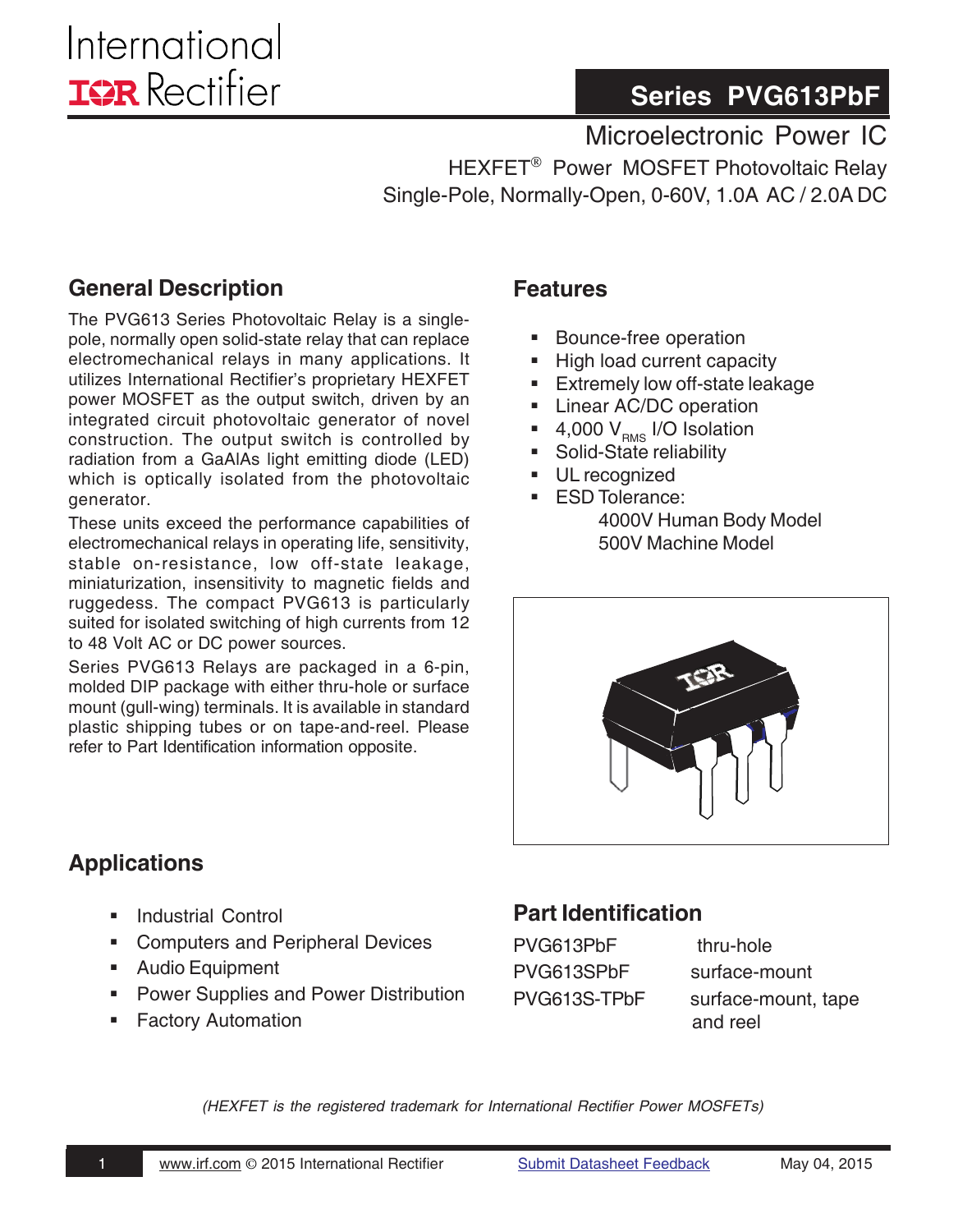#### **Electrical Specifications** (-40°C ≤ TA ≤ +85°C unless otherwise specified)

| <b>INPUT CHARACTERISTICS</b>                                                                           | Limits    | <b>Units</b> |
|--------------------------------------------------------------------------------------------------------|-----------|--------------|
| Minimum Control Current (see figure 1)                                                                 | 5.0       | mA           |
| Maximum Control Current for Off-State Resistance $\textcircled{a}$ T <sub>A</sub> = +25 <sup>°</sup> C | 0.4       | mA           |
| Control Current Range (Caution: current limit input LED, see figure 6)                                 | 5.0 to 25 | mA           |
| Maximum Reverse Voltage                                                                                | 6.0       |              |

| <b>OUTPUT CHARACTERISTICS</b>                                                |                     | Limits        | <b>Units</b>                  |
|------------------------------------------------------------------------------|---------------------|---------------|-------------------------------|
| <b>Operating Voltage Range</b>                                               |                     | 0 to $\pm 60$ | $V_{(DC \text{ or AC peak})}$ |
| Maximum Load Current @ $T_A = +40^{\circ}C$ , 10mA Control (see figure 1)    |                     |               |                               |
|                                                                              | A Connection        | 1.0           | A (AC or DC)                  |
|                                                                              | <b>B</b> Connection | 1.5           | A(DC)                         |
|                                                                              | C Connection        | 2.0           | A(DC)                         |
| Maximum Pulsed Load Current @ $T_A = +25^{\circ}C$ (100 ms @ 10% Duty Cycle) |                     |               |                               |
|                                                                              | A Connection        | 2.4           | A (AC or DC)                  |
| Maximum On-State Resistance @TA=+25°C                                        |                     |               |                               |
| For 1A pulsed load, 10mA Control (see figure 4)                              | A Connection        | 500           | $m\Omega$                     |
|                                                                              | <b>B</b> Connection | 250           | $m\Omega$                     |
|                                                                              | C Connection        | 150           | $m\Omega$                     |
| Maximum Off-State Leakage @TA=+25°C, ±48V (see figure 5)                     |                     | 10            | nA                            |
| Maximum Turn-On Time $@TA=+25°C$ (see figure 7)                              |                     |               |                               |
| For 500mA, 50 V <sub>DC</sub> load, 10mA Control                             |                     | 2.0           | ms                            |
| Maximum Turn-Off Time @TA=+25°C (see figure 7)                               |                     |               |                               |
| For 500mA, 50 $VDC$ load, 10mA Control                                       |                     | 0.5           | ms                            |
| Maximum Output Capacitance @ 50V <sub>DC</sub> (see figure 2)                |                     | 130           | рF                            |

| <b>GENERAL CHARACTERISTICS</b>                                                    | Limits    | <b>Units</b>    |                        |
|-----------------------------------------------------------------------------------|-----------|-----------------|------------------------|
| Minimum Dielectric Strength, Input-Output                                         |           | 4000            | <b>V<sub>RMS</sub></b> |
| Minimum Insulation Resistance, Input-Output, @TA=+25°C, 50%RH, 100V <sub>DC</sub> |           | 1012            |                        |
| Maximum Capacitance, Input-Output                                                 |           | 1.0             | рF                     |
| Maximum Pin Soldering Temperature (10 seconds maximum)                            |           | $+260$          |                        |
| Ambient Temperature Range:                                                        | Operating | $-40$ to $+85$  | °C                     |
|                                                                                   | Storage   | $-40$ to $+100$ |                        |

International Rectifier does not recommend the use of this product in aerospace, avionics, military or life support applications. Users of this International Rectifier product in such applications assume all risks of such use and indemnify International Rectifier against all damages resulting from such use.

## **Connection Diagrams**

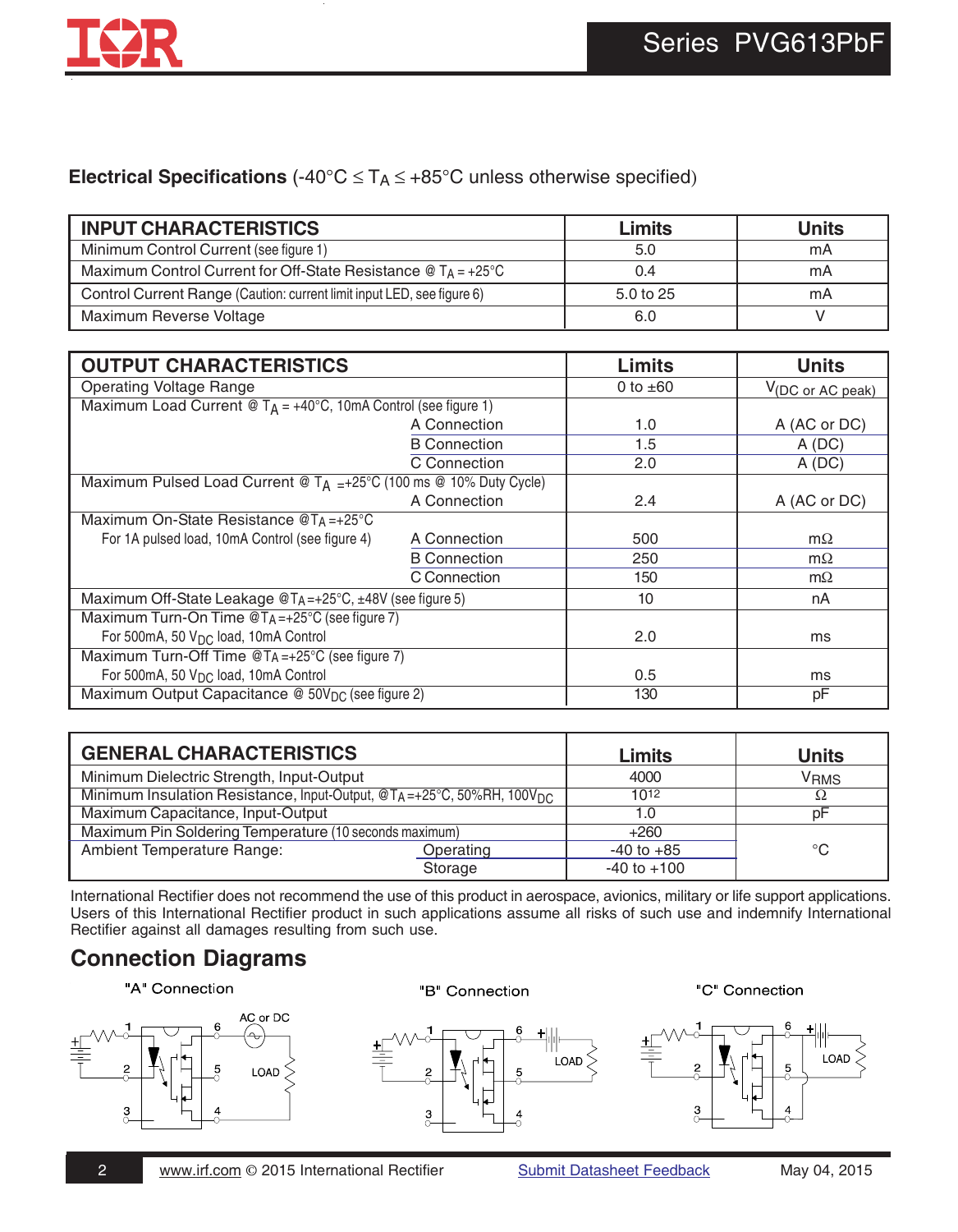





\* Derating of 'B' and 'C' connection at +85°C will be 70% of that specified at +40°C and is linear from +40°C to +85°C.





**Figure 3. Linearity Characteristics Figure 4. Typical Normalized On-Resistance**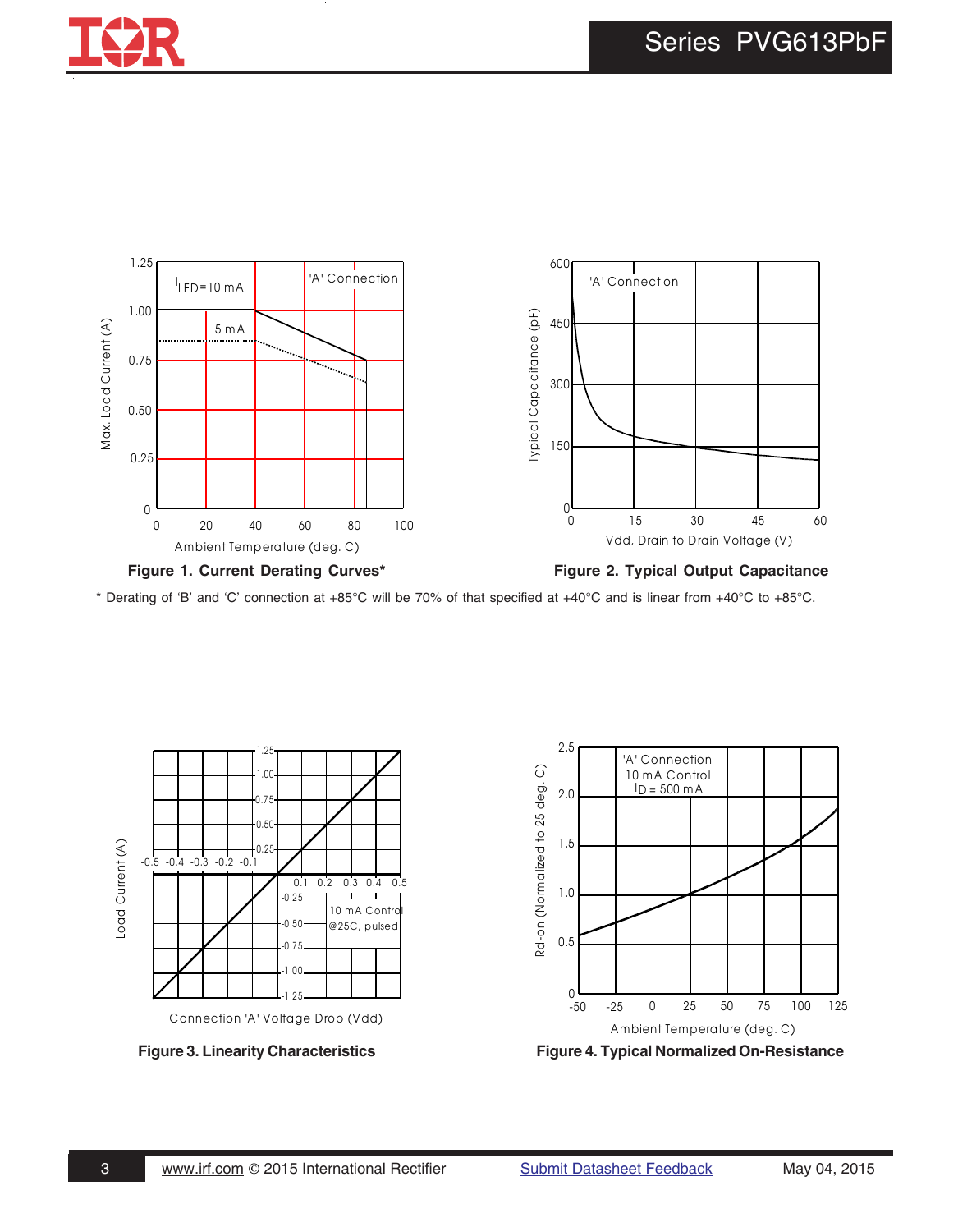





**Figure 5. Typical Normalized Off-State Leakage Figure 6. Input Characteristics (Current Controlled)**





Figure 7. Typical Delay Times **Figure 8. Delay Time Definitions**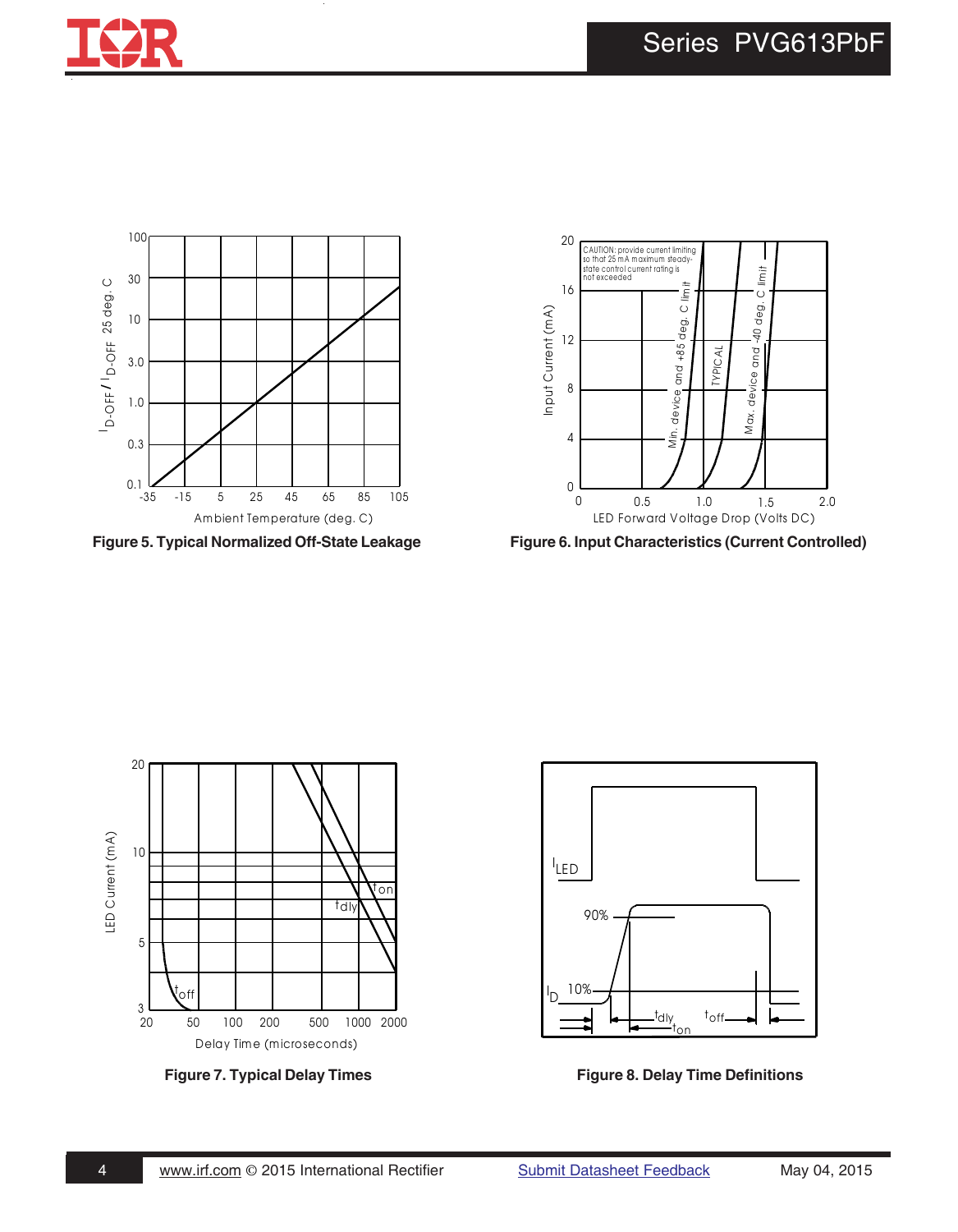

### **Case Outlines**



**Note: For the most current drawing please refer to IR website at:** <http://www.irf.com/package/>